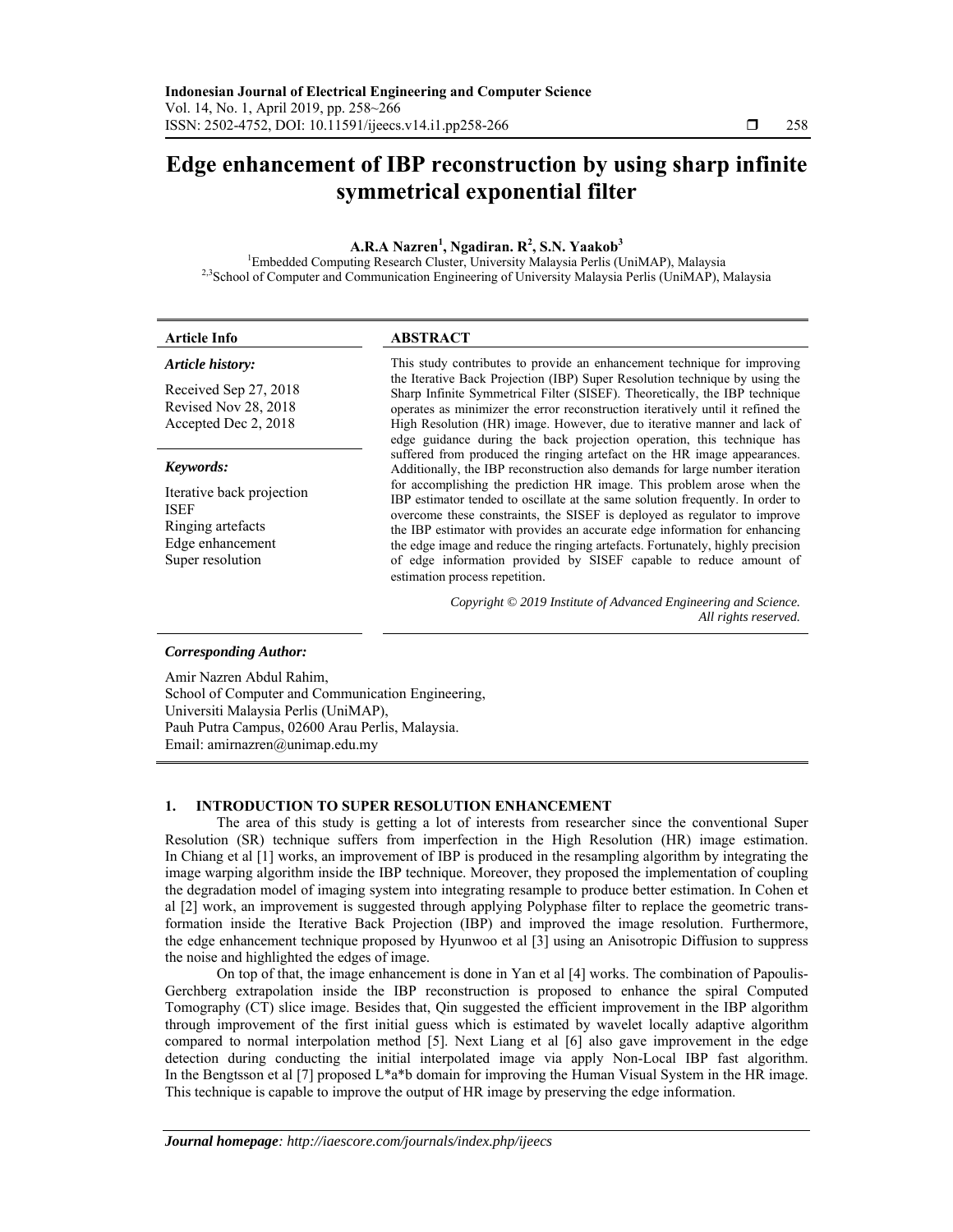In order to recover the HR image, Bareja et al [8] proposed a combination of IBP algorithm with Canny Edge Detector and error difference image to recover loss of frequency information. The improvement is continued in Nayak et al [9], by proposing a hybrid technique between IBP technique and Cuckoo optimizer to enhance the initial guess and HR output image. In Pejman et al work [10], the improvement in the IBP algorithm is proposed through applying the interpolation of LR images before registered inside the IBP algorithm. Another work in Cheref et al [11] introduced edge enhancement by using the Anisotropic Diffusion technique to preserve any possible edge image. In Mei et al [12] works, implementation of adaptive Perona Malik as edge preservation is done in SR reconstruction.

The enhancement works in the IBP is continued with reducing the ringing artefacts by applying a variant and local variance variant based on adaptive analysis [13]. Moreover, the quality of visual output reconstruction image is improved through applying the sparse linear regression and IBP. Additionally, modification in Gaussian high pass filter is done to refine the initial guess [14]. Furthermore, the accuracy of reconstruction can be increased when the residual error is enhanced by implementing the Anisotropic Diffusion with the help of IBP estimator to produce fine HR image with edge preservation technique [15]. In Makwana et al [16] proposed a combination of IBP algorithm with Canny edge detector and Gabor filter for improving the error minimization during back projection operation. Besides that, Nayak et al [17] provided the edge image improvement in the IBP technique by using the P-Spline and MuCSO-QPSO algorithm. The P-Spline provides sharp edge information and MuCSO-QPSO optimized the estimation method.

The Iterative Back Projection technique has ability to minimize the reconstruction error efficiently in iterative manner. This error reconstruction is back projecting to HR grid to correcting the next estimation image. Although this technique improves the image intensity with removing the blur effect. However, the iterative routine tends to produce the ringing artefacts along the edges because of back projecting is without any edge guidance. In the present work, this study proposes the edge enhancement technique inside the Iterative Back Projection technique. This edge enhancement technique is combined between the IBP reconstruction and Sharp Infinite Symmetrical Exponential Filter (SISEF). The SISEF function as sharp edges detection and then preserves the possible edges detected by re-highlights the edges inside the estimation process. Coincide, the information supplies works as edge guidance during the back projection to avoid across edge projection thus the ringing effects can be removed. This sharp edge detected capable to enhance the reconstruction HR estimation with reduce the error reconstruction and preserving the lost frequency information with robust toward ringing effects and rapid estimation process.

## **2. RESEARCH METHOD**

# **2.1. Iterative Back Projection**

The main idea of the Iterative Back Projection (IBP) technique is to reconstruct the High Resolution (HR) image from observing the multiple degraded input images. The estimation done by projecting back the difference between simulated Low Resolution (LR) images and the observed LR images [18]. The estimation keeps continued until the HR image generated which has same LR images with observed LR images after passing the same blurring and down sampling process. Basically the IBP method can be divided into two phases. In the first phase, it generates the simulated image and then projected back the error from the difference between simulated and observed LR images to reconstruct the HR estimation [19]. The construction of simulated the LR images  $Y_k$  can be formulated in 1.

$$
Y_k = D_k B_k W_k f \tag{1}
$$

This simulated LR image  $Y_k$  has number  $k^{th}$  of image and the pixel intensity of LR images derived from the HR image  $f$  after get influenced by the degradation function. The degradation function is a combination of blur kernel function  $B_k$  and translation wrapping function  $W_k$  influenced before getting the down sampling by the decimation operator D.

In the reconstruction of IBP process, this technique starts with computing the initial guess  $f^{(0)}$  HR image via applies the average method. Then, the imaging process determines the set of simulated LR image  $Y_k^{(0)}$ . However, the initial guessing process may provide many solutions than one accurate solution. The selection of accurate the initial guess method could driving the algorithm to determine an unique, faster and smooth solution. A good selection of an initial guess method was suggested by Irani is the average method of the attributes of information from registered LR images observed [18] such in the 2.

$$
f^{(0)} = \frac{1}{N} \sum_{k=1}^{N} W_k^{-1}(Y_k)
$$
 (2)

*Edge enhancement of IBP reconstruction by using sharp infinite symmetrical exponential… (A.R.A Nazren)*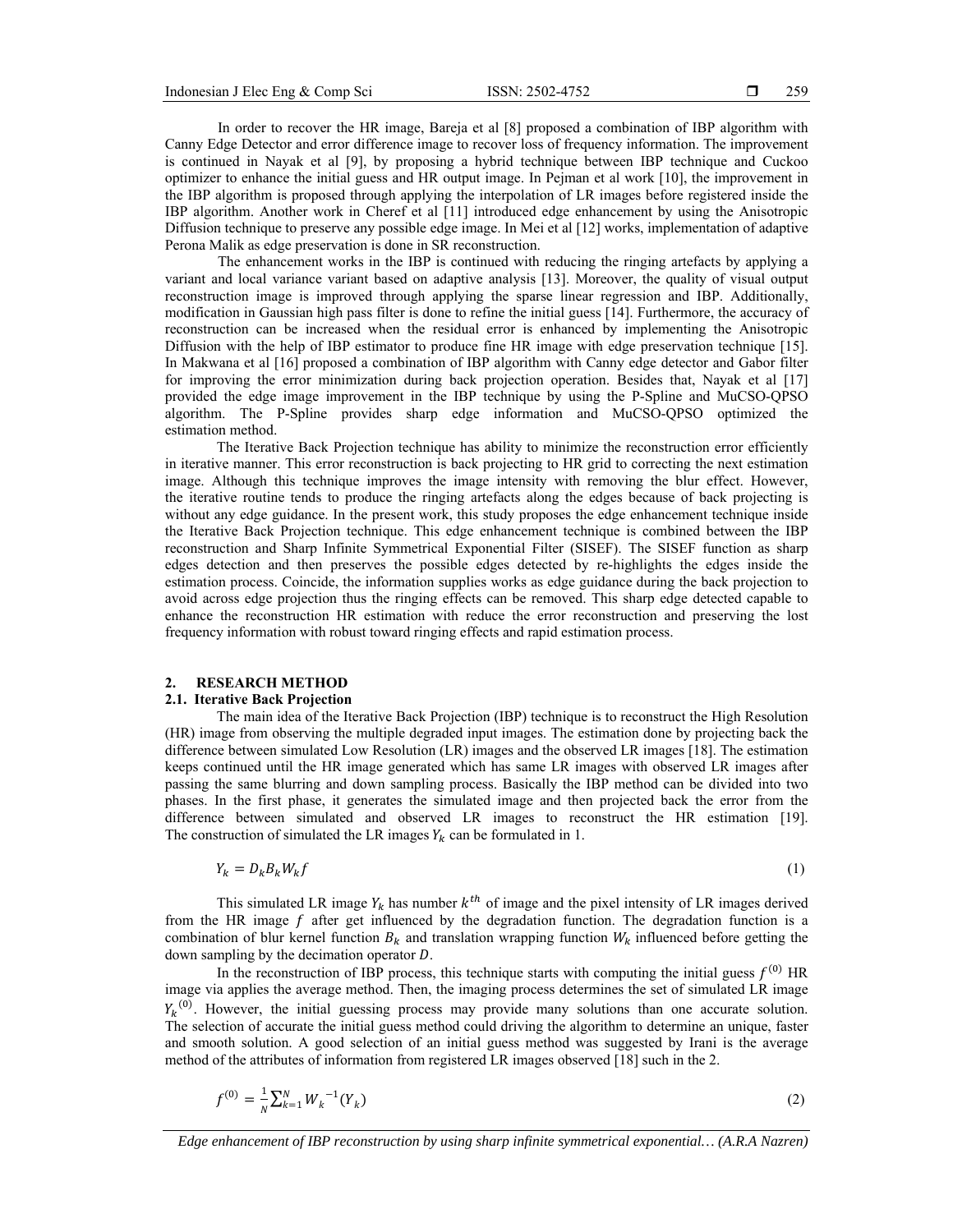If the initial guess HR image  $f^{(0)}$  is matching enough with the reference image, then the simulated images  $Y_k^0 = D_k B_k W_k f^{(0)}$  should be identical with the observed images  $Y_k$  and no more correction is required. If the difference images arise between  $Y_k$  and  $Y_k^0$ , then the improvement the initial guess by back projecting the error with combining the current information in the HR grid. This step is yielding an improvement to the next HR image  $f^{(1)}$  such expressed in the 3.

$$
f^{t+1} = f^t + \frac{1}{N} \sum_{k=1}^N Q_k^T \left[ Y_k - Q_k f^t \right] \tag{3}
$$

Where

$$
Q_k = D_k B_k W_k \tag{4}
$$

This procedure keeps repeating in iterative manner until it meets the local minimum error. The error function can be described as in 5.

$$
e^{t} = \sqrt{\frac{1}{N} \sum_{k=1}^{N} ||Y_{k} - Y_{k}^{t}||_{2}^{2}}
$$
\n(5)

## **2.2. The Infinite Symmetrical Exponential Filter (ISEF)**

The Infinite Symmetrical Exponential Filter or Shen Castan Edge Detector is an optimal smoothing filter with a very simple recursive algorithm. The core concept of this filter is implementing the differentiation of optimal exponential. It gives a good impact during edge detection when it has less responds to noise and give precision in edge localization. Generally, the problem facing of Laplacian Gaussian filter during the edge detection which it has contradiction between the noise insensibility and the precision localization. Thus to overcome this problem, the ISEF proposed the linear filter based on one step model and multi edge detection.

This optimal smoothing filter is a symmetric exponential in infinite large window size and very simple recursive algorithm. The difference between input and output of this recursive filter has the capability to detect the edges with less sensitivity to noise and high precision in localization. The ISEF filter has proposed two methods for edge detection either can be used the maxima of the gradient (GEF) or the zero crossing of second directional Derivative along the Gradient (SDEF). The ISEF filter produced the GEF and SDEF from the first and second derivatives of the operator for symmetric exponential filters respectively. Initially, the normalized symmetric exponential filter in one dimensional (1D) is written in 6.

$$
f_L(x) = C(f_1(x) + f_2(x) - a_0 \delta(x))
$$
\n(6)

Where

$$
C = \frac{1}{(2 - a_0)}\tag{7}
$$

The exponential is a symmetrical function which is can be divided into the right side function  $f_1(x)$ and the left side function  $f_2(x)$ . Thus the second derivative of exponential function for the SDEF along the x axis can describe in 8.

$$
I_{xx}(x,y) = \frac{\partial^2}{\partial x^2} \big( I(x,y) * f(x,y) \big) \tag{8}
$$

Where in the discrete form of SDEF is written in 9.

$$
I_{xx}(x,y) = I(x,y) * f_1(y) * f_2(y) * (f_1(y) + (y)) - 2(I(x,y) * f_1(y) * f_2(y))
$$
\n(9)

The equation above also can be used to calculate the gradient along the y axis direction. For instance, this equation scheme can be illustrated in the process flow Figure 1.

#### **2.3. Previous Works in Edge Enhancement Technique**

The edge enhancement technique provides additional correction information during the reconstruction computation based on the guided edge information detected. The information of edge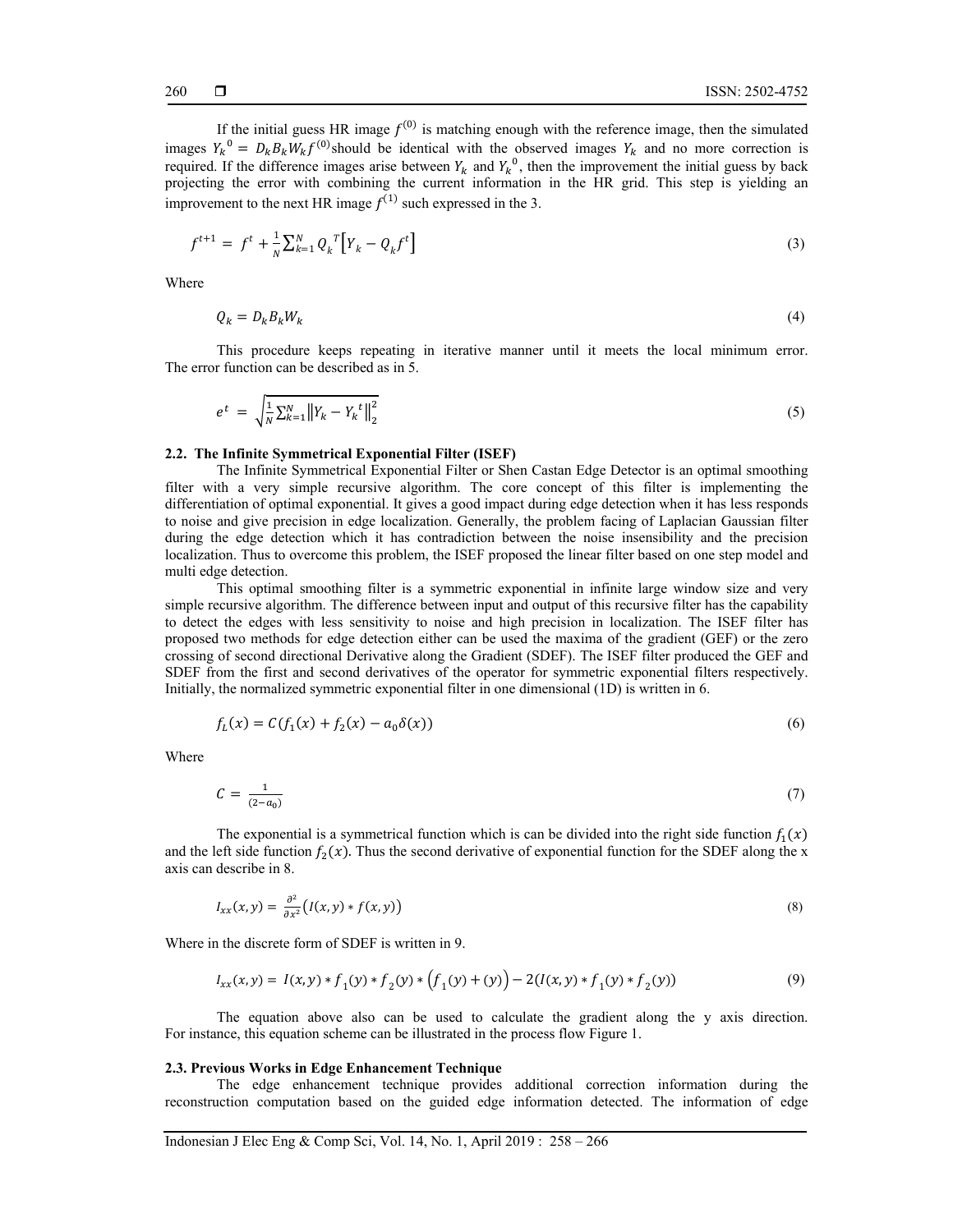detected, then is used to strengthen back the lost edge information. Additionally, this process provides an edge guided to the IBP technique during the back projecting to HR grid size to avoid a ringing effect disturbance. Furthermore, the efficiency of reconstruction process is influenced by the precision the edge detection provided. This high precision of localization and high rate detection are important features to increase the rate of edge detection and at the same time, it helped to increase the rate of correction process. This study meets two good technique have implemented with IBP in edge enhancement technique such Anisotropic Diffusion and ISEF filter.



Figure 1. ISEF process flow

## **2.4. Propose IBP technique with Sharp ISEF regulator**

This study has concerned on the edge detection is provided by the ISEF method. This Shen-Castan method has some advantages such as yields edge detail information with less responds to noise and high precision edge localization. This study also interests to use edge detection through zero crossing provided by the Second Directional Derivative Fillter (SDEF). This filter is based on exponential function which gives better performance than the Gaussian based filter. Hence, this technique could provide much better edge preserving [20]. The high accuracy in SDEF detection supplies much possible additional information especially about high frequency information. This precision on information helps the estimator to make predictions and preserves the weak and loss of edges more efficient.

As aforementioned earlier, the IBP method performed well in minimizing the residual error during the HR estimation. The estimation is done by back projecting the difference of observed image and simulated image to the HR correction process. This iterative process keeps on repeating until no more error cost function arises without any edge guidance. Consequently, estimated the HR by the IBP algorithm is not able to fully recover the lost edge information. Thus, the ISEF method is the best solution to improve the deblurring process and sharpen the edge details. This ISEF implementation can be illustrated as in the Figure 2.

According to the proposed algorithm in Figure 3, the initial guess gets the first enhancement from the implemented ISEF. This process is important since the observed LR will be magnified to the HR grid, thus some information will be lost and blurry image is generated. Also, this stage gives improvement in the quality of initial guess image to get close to the possible to optimum estimation. As the HR initial guess has good quality, the IBP reconstruction only requires few efforts for enhancing process. Besides increasing the quality of HR estimation, this stage also contributes to save a lot if resources in a faster way. The first refine process in the initial guess can be expressed in 10.

$$
f^0 = f^0 + \lambda (f^0 * H_{ISEF}) \tag{10}
$$

Where  $\lambda$  is constant for the stability equation.  $f^0$  is the first initial guess projected from the observed LR images by using the average method. In order to enhance the  $f^0$ , the SDEF method in the ISEF observes the priori information initial guess to produce the gradient information. This gradient contains an edge information which is then fused inside the current estimation image. This additional edge information provides recovering of the weaker frequency information and strengthens back the structure image.

*Edge enhancement of IBP reconstruction by using sharp infinite symmetrical exponential… (A.R.A Nazren)*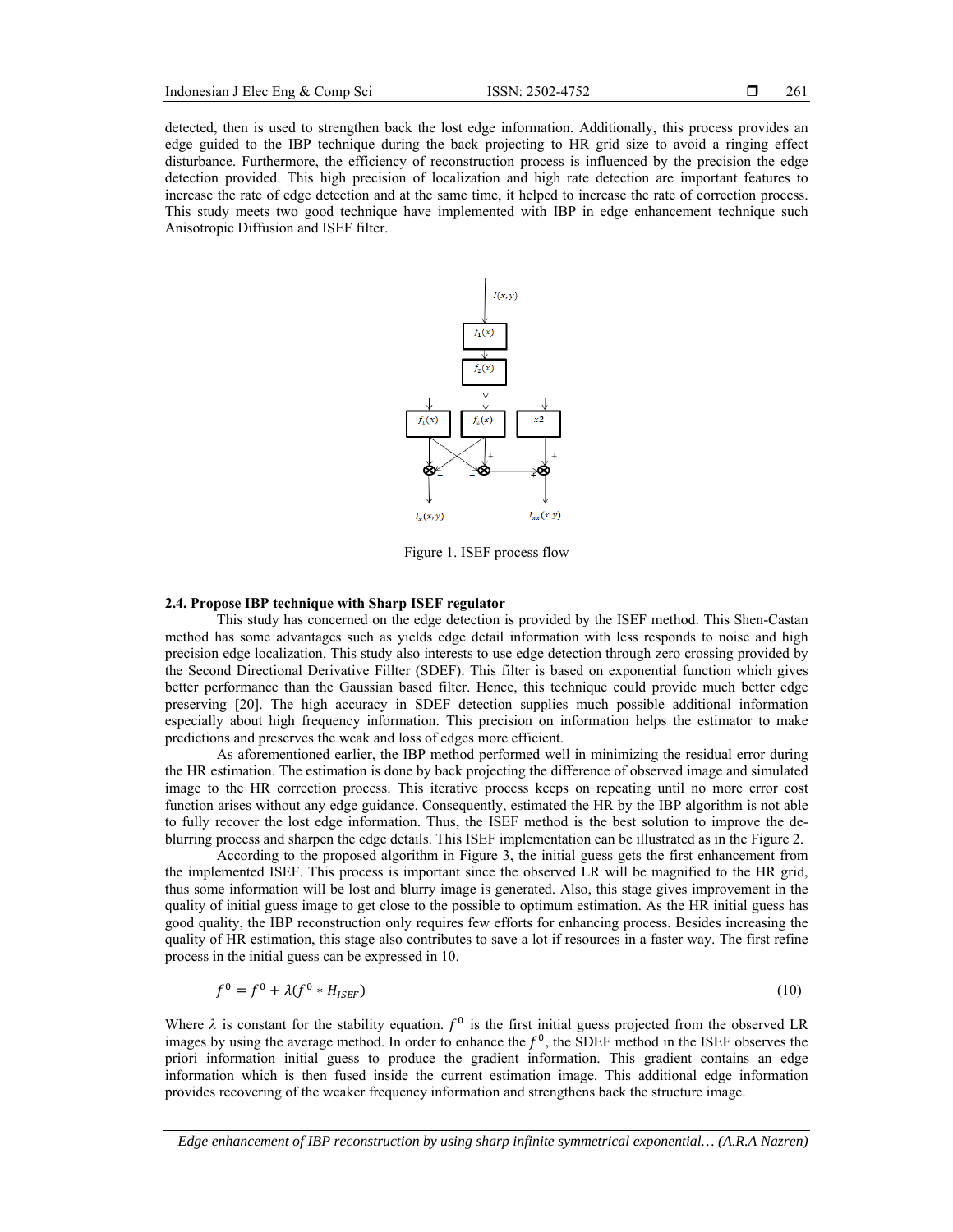Basically, the residual information is generated from the difference of simulated and observed LR images which are used to correct the current HR estimation. Meanwhile, the correction process can be optimized when adding the extra edge information. In Patel [21] work, the additional gradient information is directly fused inside the residual information. However, this approach has some differences since additional information needs a step size or weighting factor to ensure this combination converges to the optimal local minima faster. The suitable value of step size is crucial criteria to ensure the estimation achieves optimum HR output. Besides that, it also gives improvement in the number of repetitions on of the system. This calculation for step size can be referred in 11.

$$
0 < \tau < \frac{2}{\text{sup}_x \|\text{H}f(x)\|} \tag{11}
$$

Where  $Hf(x)$  is the Hessian function of matrix of *f* at *x* and  $\|\cdot\|$  is the spectral operator norm which used to find the largest eigenvalue of function *f*. The parameter  $\tau$  is known as the step size for gradient of image edges computed.

In order to determine the optimal result, this optimal residual information is then projected back to HR grid. This scenario can be described in mathematical as such 12.

$$
f_{t+1} = f_t + \frac{1}{N}r^t + \tau[(f - f_t) * ISEF - (f_{t-1}) * ISEF]
$$
\n(12)

In Patel works, the enhancement of the edges is taken from the difference of computed initial guess and current HR. This difference provides a guidance to the edge intensity and the precision in the edge localization. However, the precision edge localization can be increased by shrinking the width edges to become sharper. Thus, the accuracy in edge localization contributes to more accurate estimation, as well as an increment in the quality of output and decrease the number of iterations for estimation process. The sharper edge process can be done by subtracting the difference edge  $(f - f_t)$  with edge detected from the previous state HR image( $f_{t-1}$ ). Both of detected edges are determined by the SDEF method just before the subtraction operation. This situation can be illustrated such in Figure 2.



Figure 2. Sharper gradient image (a) difference edge of HR (b) edge of priori HR (c) proposed sharp edge

## **3. RESULTS AND ANALYSIS**

This section presents the experiments and results obtained by the proposed combination between IBP with SISEF edge enhancement technique. These experiments use the MATLAB platform as experiment simulator. These experiments also use the standard image form ISI and DESCAI database with the standard image size is 256x256 resolution. Firstly, this experiment creates a sequence four LR images. Each of LR images has shifted from original image by a pixel in the vertical direction. Then, these images applied effect of camera PSF. The effects involved in this process contain of blurry and decimation operation. Then this shifted LR image convoluted with the Gaussian low pass filter of size 3x3 with a standard deviation of 3. Then resulting image was down sampling by factor 2 in each direction. Therefore, the same operation with the different motion vectors in vertical and horizontal directions is used to produce four LR images. The proposed technique measurement based on the highest PSNR recorded. Besides that, the cost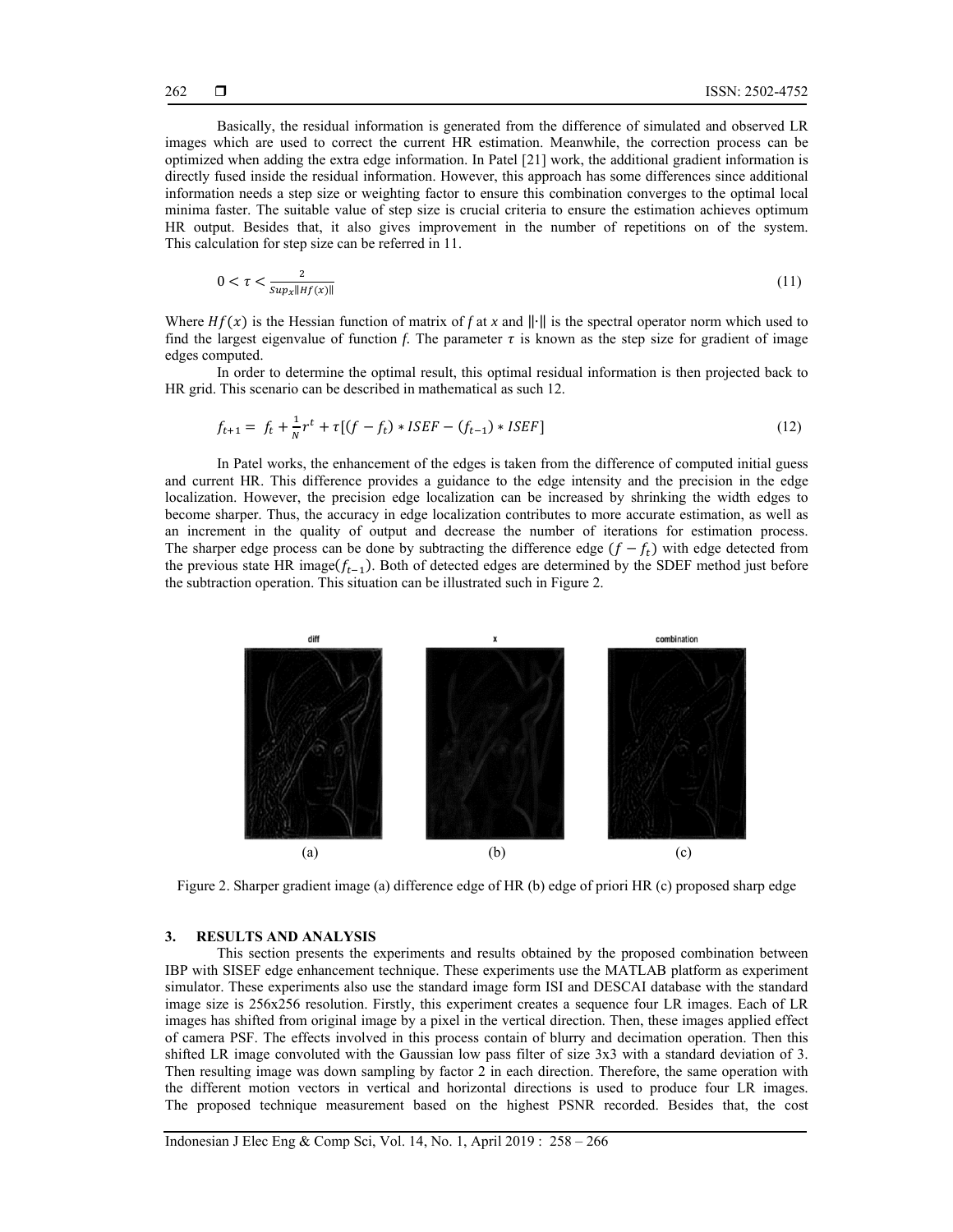computation complexity measurement is used based on number of iterations consuming for finishing the HR estimation. The results and analysis are equipped the comparison with the Cheref work [11] and Patel work [21] along the work.

#### **3.1. Situation: Blurry Effect Information Perfectly Known**

The result in Table 1 shows that the combination IBP with proposed technique Sharp ISEF regulator (SISEF) is leading for most of PSNR results. By looking at the average result, this technique gives an improvement about 1.75 dB compares than ordinary IBP technique and this result is a higher quality improvement is provided compare to other techniques. This means, the SISEF proposed technique has the capability to provide a better edge enhancement. This edge detector equipped with higher localization precision and less error detection, therefore in most cases of image tested this proposed ISEF has produced a better performance.

Besides that, by comparing with the Patel technique. This proposed technique successfully to increase the PSNR up to 0.758 dB than Patel technique. Furthermore, by referring in Figure 3, this SISEF has successfully increased the precision and accuracy of edge priori information from the conventional ISEF method in Patel work. Thus, this contribution helps the IBP estimator predicts the HR construction more precisely and accurately. Additionally, Figure 4 has shown the SISEF has successfully reduced the ringing artefacts around the edges of the HR image compared with the ordinary IBP technique. Perhaps, this situation helps to increase the appearance of HR image.

Despite of the good performance, this technique has difficulty during handling the critical image such the image contains a lot of high frequency information. For example, the Mandrill image contains a lot of high frequency information such hair around the mandrill face. This disadvantage rose when the SISEF detector only traces the edges in horizontal and vertical direction only. Hence, in some direction this detector failed to provide details high frequency information.



Figure 3. The IBP with lorentzian ISEF regulator process flow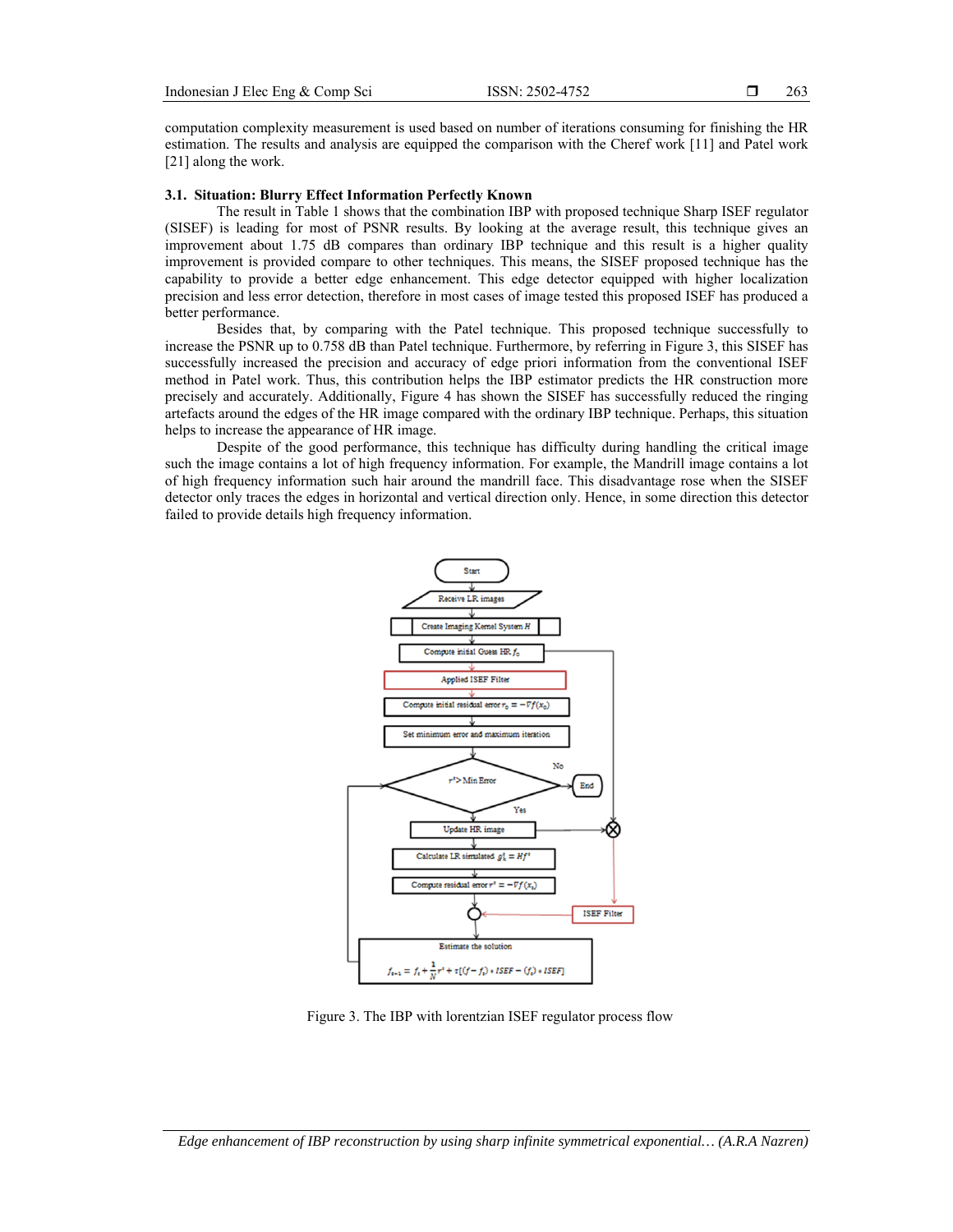

Figure 4. Ringing artefacts (a) IBP output contaminated with the ringing artefacts (b) proposed technique has reduced the ringing artefacts

|                  |        | The IBP technique with |        |              |              |  |
|------------------|--------|------------------------|--------|--------------|--------------|--|
|                  | IBP    | Patel                  | Cheref | <b>CANNY</b> | <b>SISEF</b> |  |
| <b>LENA</b>      | 27.730 | 28.651                 | 28.034 | 28.018       | 28.952       |  |
| <b>CAMERAMAN</b> | 26.477 | 27.220                 | 27.319 | 26.758       | 27.224       |  |
| <b>MANDRIL</b>   | 23.284 | 23.464                 | 23.486 | 23.336       | 23.273       |  |
| <b>PEPPER</b>    | 25.941 | 27.956                 | 29.023 | 26.391       | 30.253       |  |
| <b>CLOWN</b>     | 24.560 | 26.673                 | 27.932 | 25.067       | 28.784       |  |
| <b>JETPLANE</b>  | 26.020 | 27.177                 | 27.571 | 26.353       | 27.648       |  |
| <b>BRAIN</b>     | 28.041 | 30.131                 | 31.319 | 28.699       | 32.533       |  |
| <b>SHIP</b>      | 28.923 | 29.494                 | 29.714 | 29.188       | 29.435       |  |
| <b>USAF</b>      | 22.670 | 22.183                 | 22.624 | 22.656       | 22.183       |  |
| <b>BRIDGE</b>    | 23.982 | 24.648                 | 24.824 | 24.178       | 24.890       |  |

Table 1. PSNR for Multi Kinds of Input Image

On the other hand, in some cases the technique proposed by Cheref also provides the highest quality. This technique performed well during handling difficult image such Mandrill and USAF image. The Anisotropic Diffusion in Cheref works has the capability to seek the edge in many directions (north, south, west, and east). Thus, this method has the capability to provide the detail edge information and give a promising result in the difficult image. Moreover, this edge detector has good rate detection and minimum responds toward reduction edges. Thus, this technique is among the best edge enhancement technique.

The Gaussian based filter design such as Canny techniques only provides a little improvement. This condition happens when the Gaussian based filter has a contradiction function between providing smooth function and precise localization. Furthermore, the Canny edge detector can provide a very sharp edge image, but the intensity edge detected is small. Normally, this type of filter has less precise localization than ISEF filter.

#### **3.2. Number of Iterations**

In terms of the computational complexity, the IBP with edge enhancement technique measurement is based on the number of iteration algorithm for accomplishing the estimation. The main ideas for this improvement depends on the accuracy of edge information provided. This condition helps the optimizer tools make a decision during cost computation. The accurate additional information avoids the estimation tool for predicting the same solution frequently. As a result, this edge enhancement transforms the IBP technique more efficient in predicting and light computational.

Gratefully, the proposed technique capable to boost up the Gradient Descent performance better than previous. In additional this technique can speed up the cost computational until 70% faster from the conventional Gradient Descent method. This situation proved that the edge enhancement technique assists to optimize the estimation process during seeking the final HR image. The accurate estimation function depends on the precision of edge detector provides the high localization and high rate edge detection. This accuracy edge detection helps the estimator to predict further step to getting close the optimal result. Table 2 shows the number of Iterations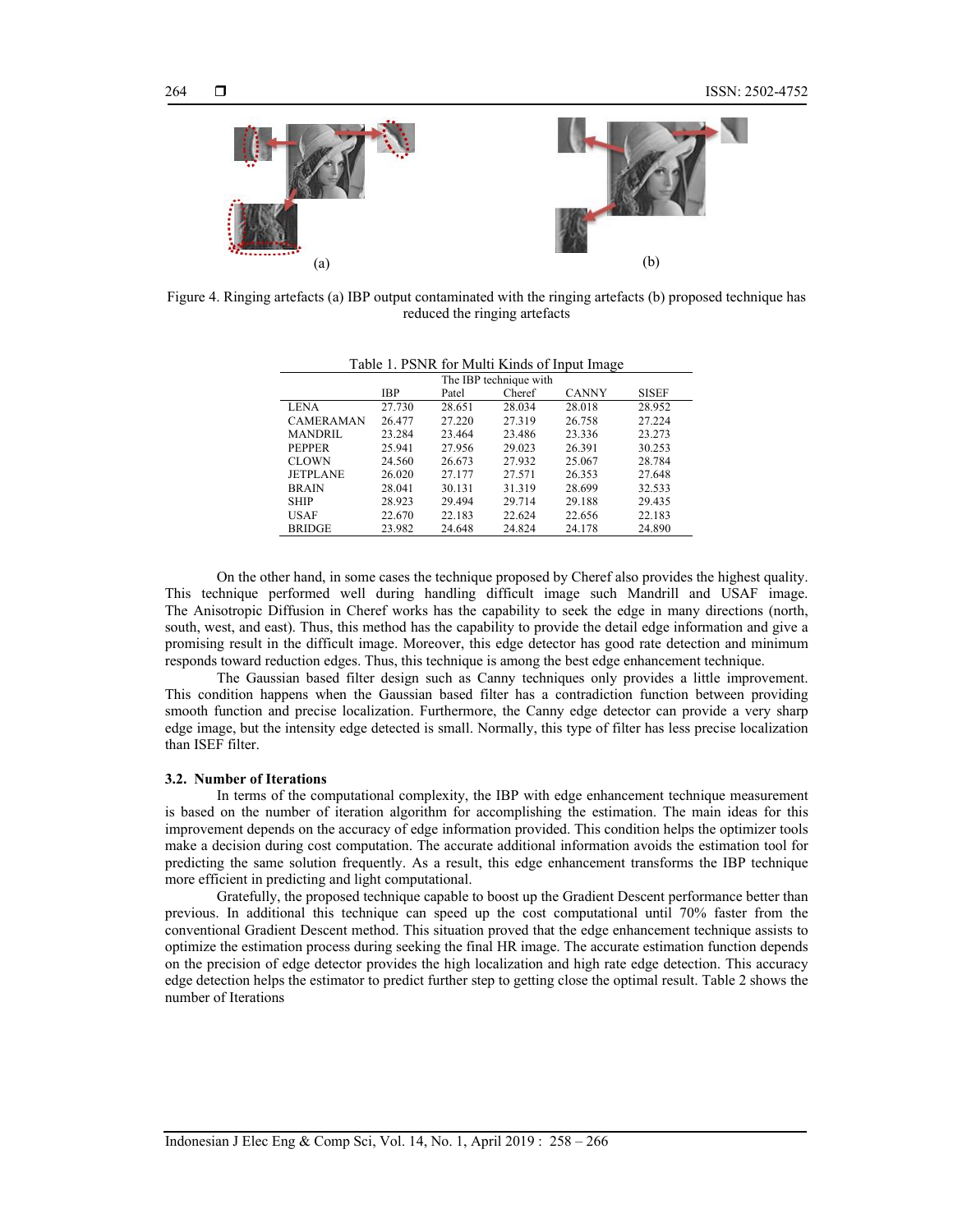| Table 2. Number of Iterations |                        |       |        |              |              |  |  |
|-------------------------------|------------------------|-------|--------|--------------|--------------|--|--|
|                               | The IBP technique with |       |        |              |              |  |  |
|                               | IBP                    | Patel | Cheref | <b>CANNY</b> | <b>SISEF</b> |  |  |
| <b>LENA</b>                   | 89                     | 46    | 45     | 72           | 30           |  |  |
| <b>CAMERAMAN</b>              | 82                     | 46    | 44     | 67           | 27           |  |  |
| <b>MANDRIL</b>                | 117                    | 65    | 58     | 99           | 35           |  |  |
| <b>PEPPER</b>                 | 116                    | 62    | 57     | 96           | 31           |  |  |
| <b>CLOWN</b>                  | 114                    | 63    | 57     | 94           | 39           |  |  |
| <b>JETPLANE</b>               | 92                     | 47    | 48     | 76           | 35           |  |  |
| <b>BRAIN</b>                  | 91                     | 51    | 44     | 73           | 22           |  |  |
| <b>SHIP</b>                   | 78                     | 41    | 41     | 63           | 25           |  |  |
| <b>USAF</b>                   | 44                     | 27    | 30     | 37           | 25           |  |  |
| <b>BRIDGE</b>                 | 98                     | 56    | 50     | 81           | 34           |  |  |

Another key point for speed up the estimation depends on the accurate rate of step size for the gradient. In reality, the gradient value detected varies large intensity amount, thus the estimation never be converging after receiving the large amount of data. This situation can be handled by sets the suitable rate for step size. The selection of step size is important to ensure estimator receives an optimum information with less computational cost. In this experiment all technique examines provided same optimum step size expect the technique proposed by Patel. Thus, this estimation efficiency totally depends on the performance of edge detector performance. The result in Table 4.4 shown, the Sharp ISEF edge detector is the best regulator during performing the estimation process since this technique provides lesser iteration compare the other regulator technique. Additionally, the proposed technique and the Patel technique use same edge detector. However, the suitable step size rate gives an advantage of proposed techniques to become light cost complexity up to 40% faster.

## **4. CONCLUSION**

This study proposed a precise edge enhancement regulator to improve the IBP reconstruction technique problem by using the Sharp ISEF regularization. Normally, the IBP reconstruction technique has suffered from produced the ringing artefacts on HR estimation and it also required a large number of iterations to accomplish the estimation. Moreover, this technique leak of capability to preserve the lost high frequency information due to blurry effect. However, the Sharp ISEF has a solution to cure the IBP reconstruction problem with providing precise edge enhancement with light cost computation. The Sharp ISEF method has highly precision localization and less error rate detection. Thus these advantages help the estimator to compute the correction process more accurate and faster.

#### **ACKNOWLEDGEMENTS**

The author would like to acknowledge the support from the Fundamental Research Grant Scheme (FRGS) under a grant number of *FRGS/1/2017/ICT05/UNIMAP-/02/2* from the *Ministry of Higher Education Malaysia*. The author would like to express gratitude to the Ministry of Higher Education Malaysia and University Malaysia Perlis for facilities provided in this work.

#### **REFERENCES**

- [1] M.-C. Chiang and T. E. Boult, "Efficient image warping and super-resolution," *Applications of Computer Vision, 1996. WACV '96., Proceedings 3rd IEEE Workshop on*. pp. 56–61, 1996.
- [2] B. Cohen and I. Dinstein, "Polyphase back-projection filtering for image resolution enhancement," *IEE Proc. Vision, Image, Signal Process.*, vol. 147, no. 4, p. 318, 2000.
- [3] Hyunwoo Kim, Jeong-Hun Jang, and Ki-Sang Hong, "Edge-enhancing super-resolution using anisotropic diffusion," in *Proceedings 2001 International Conference on Image Processing (Cat. No.01CH37205)*, 2001, vol. 2, pp. 130–133.
- [4] Z. Yan, Y. Lu, and H. Yan, "Reducing The Spiral CT Slice Thickness Using Super Resolution," *2010 IEEE International Conference on Image Processing*. pp. 593–596, 2010.
- [5] F. Qin, "An improved super resolution reconstruction method based on initial value estimation," *2010 3rd Int. Congr. Image Signal Process.*, pp. 826–829, 2010.
- [6] X. Liang and Z. Gan, "Improved Non-local Iterative Back-Projection Method for Image Super-Resolution," *2011 Sixth Int. Conf. Image Graph.*, pp. 176–181, 2011.
- [7] T. Bengtsson, I. Y. H. Gu, M. Viberg, and K. Lindström, "Regularized optimization for joint super-resolution and high dynamic range image reconstruction in a perceptually uniform domain," *2012 IEEE International Conference on Acoustics, Speech and Signal Processing (ICASSP)*. pp. 1097–1100, 2012.
- [8] M. N. Bareja, "An Effective Iterative Back Projection based Single Image Super Resolution Approach," 2012.

*Edge enhancement of IBP reconstruction by using sharp infinite symmetrical exponential… (A.R.A Nazren)*